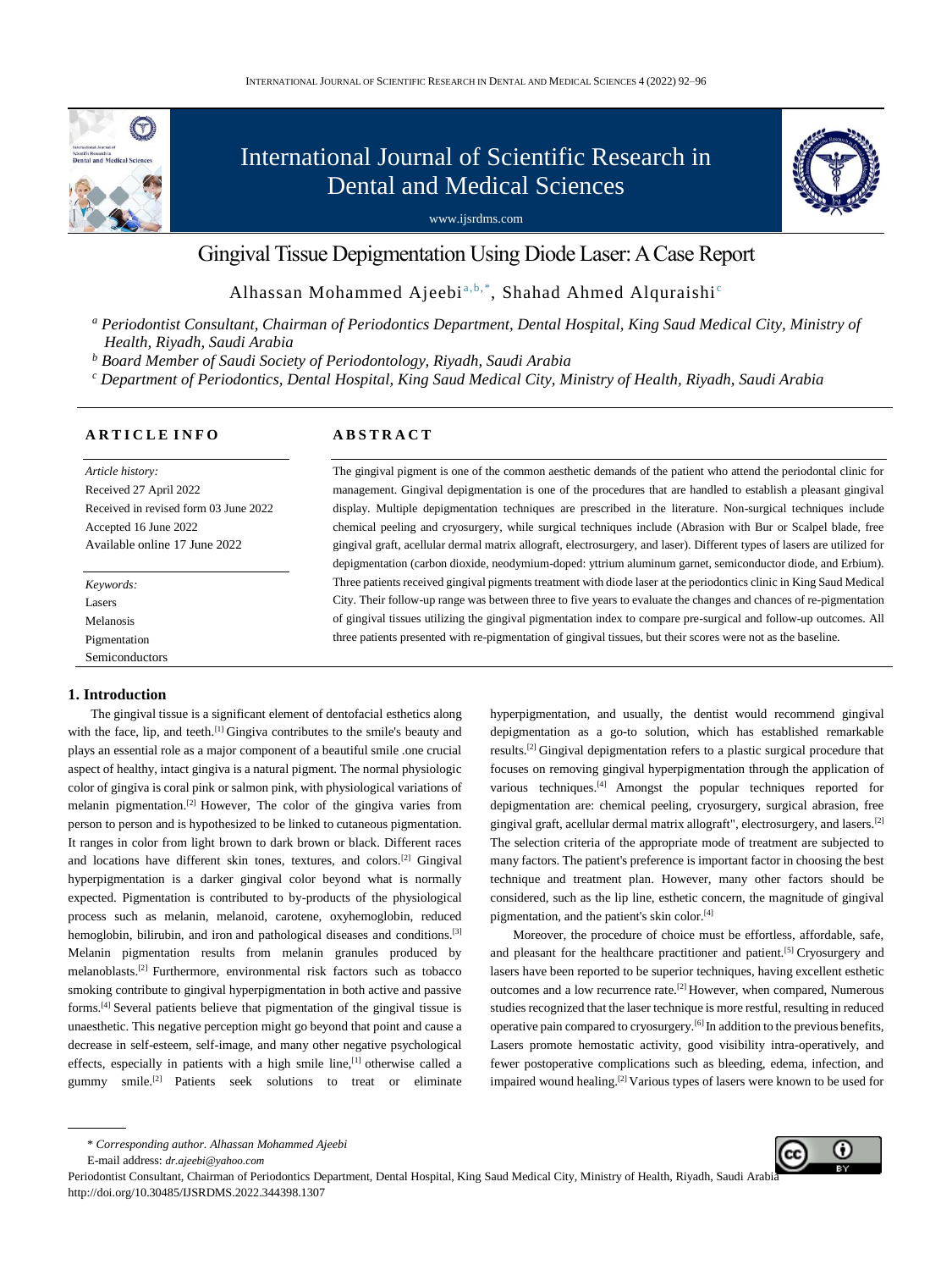gingival depigmentation; carbon dioxide (10.600 nm), diode (810 nm), Neodymium: Yttrium Aluminium Garnet (1.064 nm), and Erbium: YAG  $(2.940 \text{ nm})$  lasers.<sup>[4]</sup> The diode laser is a favorable and authentic appliance for dental utilization. The semiconductor diode laser delivers constant wave mode. It primarily works in contact mode utilizing a flexible fiber-optic handpiece. 810 nm wavelength, the laser light is greatly hemoglobin absorption and other pigments.[7] The following cases described an easy, direct, and efficient surgical gingival depigmentation technique using a diode laser. Its follow-ups after two to five years to evaluate the chances for repigmentation of gingival tissues utilizing the gingival pigmentation index by Peeran et al. 2014.[8] Peeran et al. suggested gingival melanin pigmentation and pigmented lesions index as follows:

Score 0: Coral pink-colored, non-pigmented.

Score 1: Mild, isolated/scatters, pigment affecting anterior areas; it may or may not affect posterior areas.

Score 2: Moderate to severe, isolated or scatters, pigment it may or may not affect posterior areas.

Score 3: Only posterior areas are affected by pigment.

Score 4: Tobacco-associated pigment: Smoker's melanosis, smokeless tobacco.

Score 5: Exogenous pigments: Amalgam tattoos arsenic, bismuth, chewing betel nut, cultural gingival tattooing, drinks, food colors, leadburtonian line, mercury, silver, topical medications, idiopathic.

Score 6: Endogenous pigments: Bilirubin, blood breakdown products, ecchymosis, hemochromatosis, hemosiderin, petechiae.

Score 7: medication-associated pigment: Antimalarial drugs, minocycline, oral contraceptives.

Score 8: Pigment associated with Addison's disease, Albright's syndrome, basilar melanosis with incontinence, hereditary hemorrhagic telangiectasia, HIV patients, lichen planus, neurofibromatosis, Peutz-Jeghers syndrome, pyogenic granuloma/granulomatous epulis.

Score 9: Pigment associated with benign lesions: Hemangioma, melanocytic nevus, pigmented macule

Score 10: Pigment associated with malignant lesions: Angiosarcoma, Kaposi's sarcoma, malignant melanoma.

#### **2. Case Presentation**

#### *Case 1*

A Saudi female patient aged 28 years old visited the Department of Periodontics, Dental hospital at King Saud Medical City, Riyadh. With a chief complaint of darkened gum that aesthetically affects her smile. No remarkable medical illnesses were found. At the oral examination, she scored 2 (Fig. 1). Depigmentation for upper arch only (one visit), Using (BIOLASE, EPIC 10 <sup>TM</sup>, WaveLength 940  $\pm$  10nm). The maxillary anterior region from right first premolar to left first premolar was infiltrated by local anesthesia (Lidocaine 2% with epinephrine 1:100000). A 400-micron tip was required for the initiation of the fiber tip. The gingival epithelium and part of connective tissues were exfoliated using 1.0 Watt pulse mood, pulse length, and pulse intervals for 40 microseconds. The tip was provoked using brush strokes to prevent tissue injury. The areas were irrigated with saline, and hemostasis was achieved (Fig. 2). Analgesic and mouthwash were prescribed, and postoperative instructions were delivered to the patient. She was called back after for follow-up and observation (Fig. 3). Between two visits, the patient was reassured and asked about postoperative pain and discomfort; she did not undergo bleeding or post-surgical pain, did not take an analgesic, and only used mouthwash as instructed. After five years, she had been called for follow-up. Their medical history was reviewed and stated no changes; she did

not take any medication that may aggravate gingival pigments; clinical oral examination revealed that gingival tissues showed a re-pigmentation, score 1 while non-operated site lower arch remained score 2 (Fig. 4).



**Fig. 1. Pre-operative photo (baseline).**



**Fig. 2. Upper arch depigmentation.**



**Fig. 3. Follow-up of upper arch depigmentation.**



**Fig. 4. Five years follow-up.**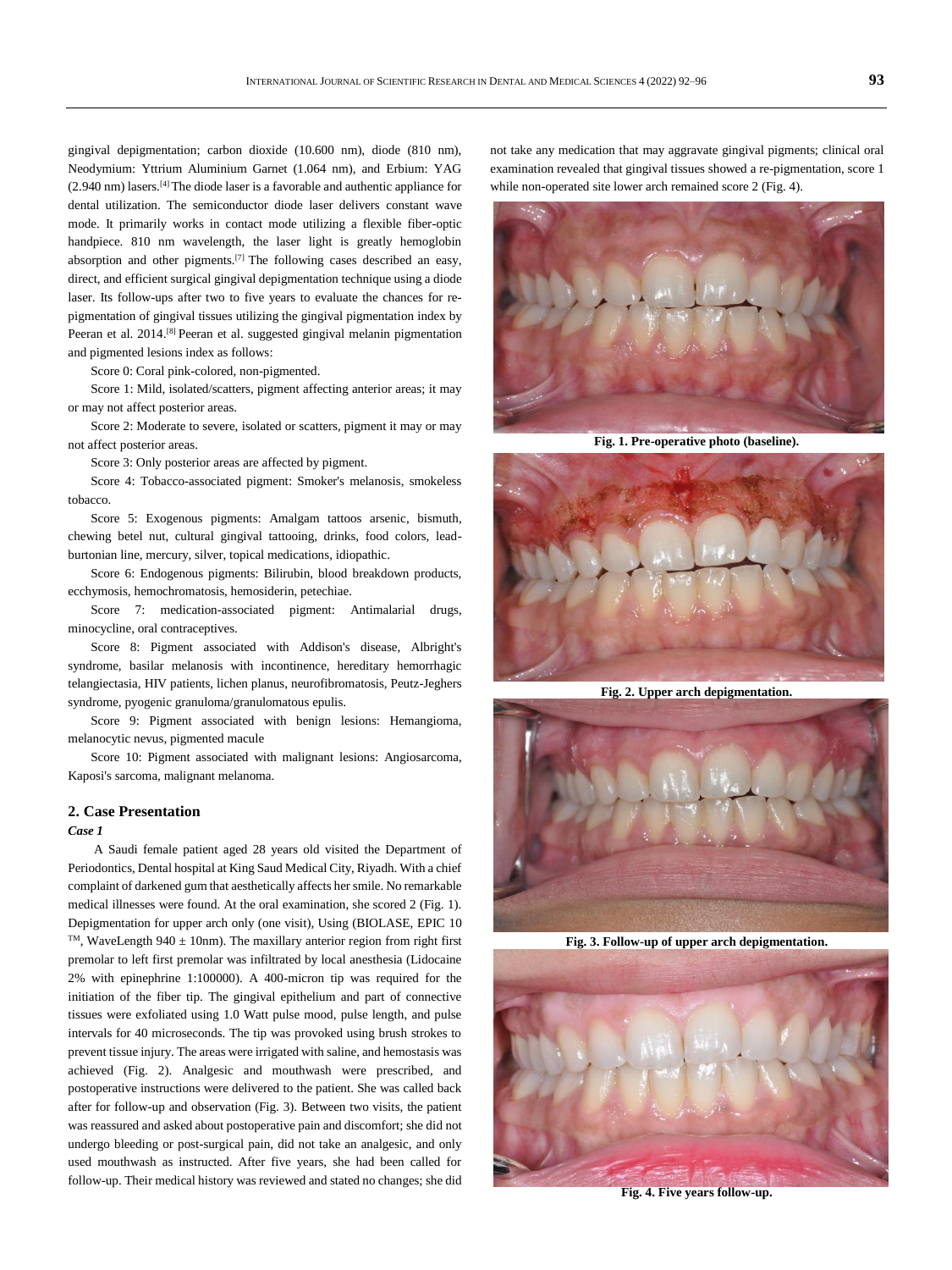## *Case 2*

 A 30-years-old Saudi female patient complaining of darkened gum was seen in the Department of Periodontics, Dental hospital at King Saud Medical City, Riyadh. There was no significant medical and dental history or any harmful oral habits. Upon oral examination, spread out of melanin hyperpigmentation was scored 2 for both arches (Fig. 5). Following the same protocol before surgery as in case 1, a procedure managed under infiltration of local anesthesia for the upper arch while lower arch without upon patient request. Same as case 1 (Fig. 6), analgesics and mouthwash were prescribed, and postoperative instructions were delivered to the patient. The patient was recalled after observation; the patient was reassured and asked about postoperative pain and discomfort; she did not experience bleeding or postsurgical pain.

Moreover, she did not take analgesics. Only she used mouthwash as instructed. After five years, she was called to the clinic for follow-up (Fig. 7). Medical history was reviewed, and the patient denied medical problems and did not use any medication. Clinical oral examination shows gingival tissues exhibiting re-pigmentations scored 1 (Fig. 8).



**Fig. 5. Pre-operative photo (baseline).**



**Fig. 6. Immediately after depigmentation.**



**Fig. 7. One-week follow-up.**



**Fig. 8. five years follow-up.**

#### *Case 3*

A Saudi female patient aged 29 years old visited the Department of Periodontics, Dental hospital at King Saud Medical City, Riyadh. Her chief complaint was that darkened gum had a negative aesthetic impact on her smile. No remarkable medical illnesses were found. At that time of oral examination, she scored 2 gingival-pigmentation (Fig. 9). Depigmentation for the upper arch (Fig. 10) was conducted in the first visit, while the depigmentation of the lower arch was carried out in the second visit. (Fig. 12) both were carried out under local anesthesia upon patient request. After each surgical visit, analgesics and mouthwash were prescribed, and postoperative instructions were explained to the patient. The patient was called back for follow-up and observation (Figs. 11 and 13). During all visits, the patient was reassured and asked about postoperative pain and discomfort; The patient stated that she did not suffer bleeding or post-surgical pain. Moreover, they did not take an analgesic and only used mouthwash as instructed. After three years, she had been called for follow-up. Their medical history was reviewed and stated no changes; she did not take any medication that may aggravate gingival pigments; clinical oral examination revealed that gingival tissues had expressed re-pigmentation score 1 (Fig. 14).



**Fig. 9. Pre-operative photo (baseline).**



**Fig. 10. Upper arch depigmentation.**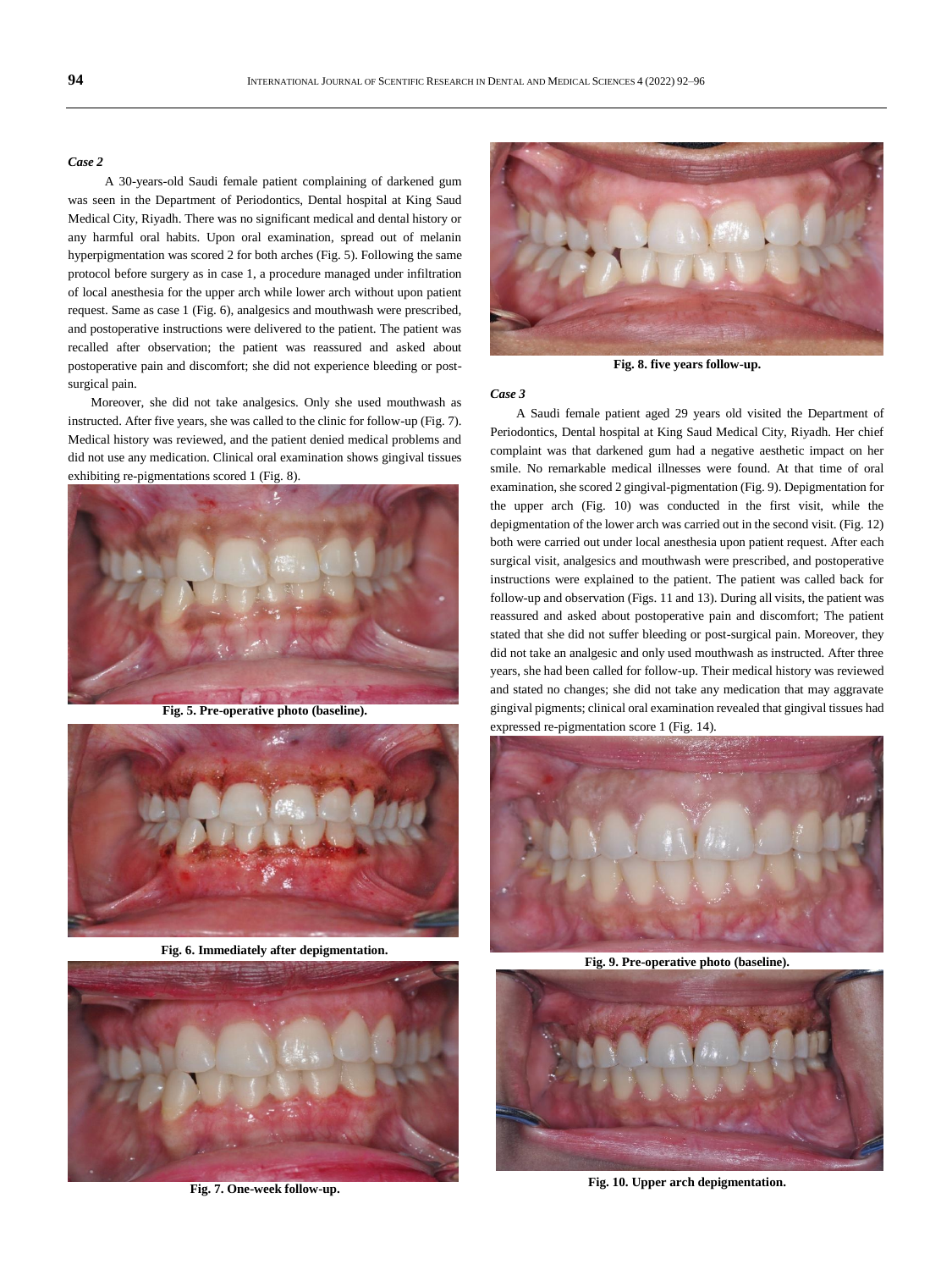

**Fig. 11. Follow-up of upper arch depigmentation.**



**Fig. 12. Lower arch depigmentation.**



**Fig. 13. Follow-up of lower arch depigmentation.**



**Fig. 14. Three years follow-up.**

#### **3. Discussion**

As demonstrated in the three cases above, the depigmentation procedures were carried out with minimal pain and discomfort, adding to the laser's curative ability such as cutting, removing, and reshaping gingiva easily, leading to more effective and efficient surgery that leaves the surgical area almost entirely bloodless and visible.[9] Another remarkable aspect is the postoperative period which did not necessitate the use of any form of analgesic painkillers. The information stated above aligns with the findings of several studies that documented that utilizing lasers in gingival depigmentation was associated with less postoperative pain and more patient satisfaction.<sup>[10]</sup> The use of anesthesia did not show signs as the whole procedure did not seem to provoke pain if done properly. However, the issue of pigmentation recurrence seems to raise questions about the reliability of the outcome of the procedure.

Moreover, several studies have found that lasers are associated with less postoperative pain and more patient satisfaction.[10] Association between laser treatment and recurrence has been widely inspected, and remarkable differences have been emphasized compared to traditional treatments.[11] Recurrence of pigmentation is considered one of the common issues.<sup>[12]</sup> Investigators rule out that the recurrence of physiologic pigmented lesions is coordinated with the flow of melanin cells from neighboring tissues. Interestingly, the recurrence ratio can be different with laser type and followup periods.<sup>[13]</sup> According to Perlmutter & Tal (1986), gingival tissue treated by surgical intervention shows evidence of re-pigmentation in some areas after 32 months and after 7-8 years completely pigmented.<sup>[14]</sup> When comparing cases treated with diode laser and surgical intervention for depigmentation, studies found that both groups exhibited re-pigmentation after three months; however, there were fewer in the diode laser group. Although, after six and nine months, both groups exhibit the same level of repigmentation.[15] With all the limitations faced by this particular study, namely the relatively mild score discoloration baseline and not having regular, equal intervals recall visits for the three patients to set as a benchmark to compare the time it took the re-pigmentation recurrence to occur. It is still evident that diode laser depigmentation is the treatment of choice when it comes to mild gingival pigmentation cases, especially from the patient comfort and satisfaction aspects.

# **4. Conclusion**

Regarding all presented cases, with limitations, all patients received depigmentation sessions with a diode laser between three and five years back; at their recent examination visits, re-pigmentation of gingival tissues was evident for all of them with variable scores but not to their baseline scores, in which has been correlated with literature findings. With the limitations of this case report, it expresses the need to implement well-structured studies to ensure large samples to validate the present outcome.

#### **Conflict of Interest**

The authors declared that there is no conflict of interest.

#### **Acknowledgements**

The authors would like to extend their thanks to clinical assistants Ms. Linda Javier, Ms. Maripola Laxamana, and Ms. Evelyn Gomez for their kind support and help in managing these cases through all treatment phases. Also would like to extend their thanks to the Saudi Society of Periodontology for valuable support in the preparation of this manuscript.